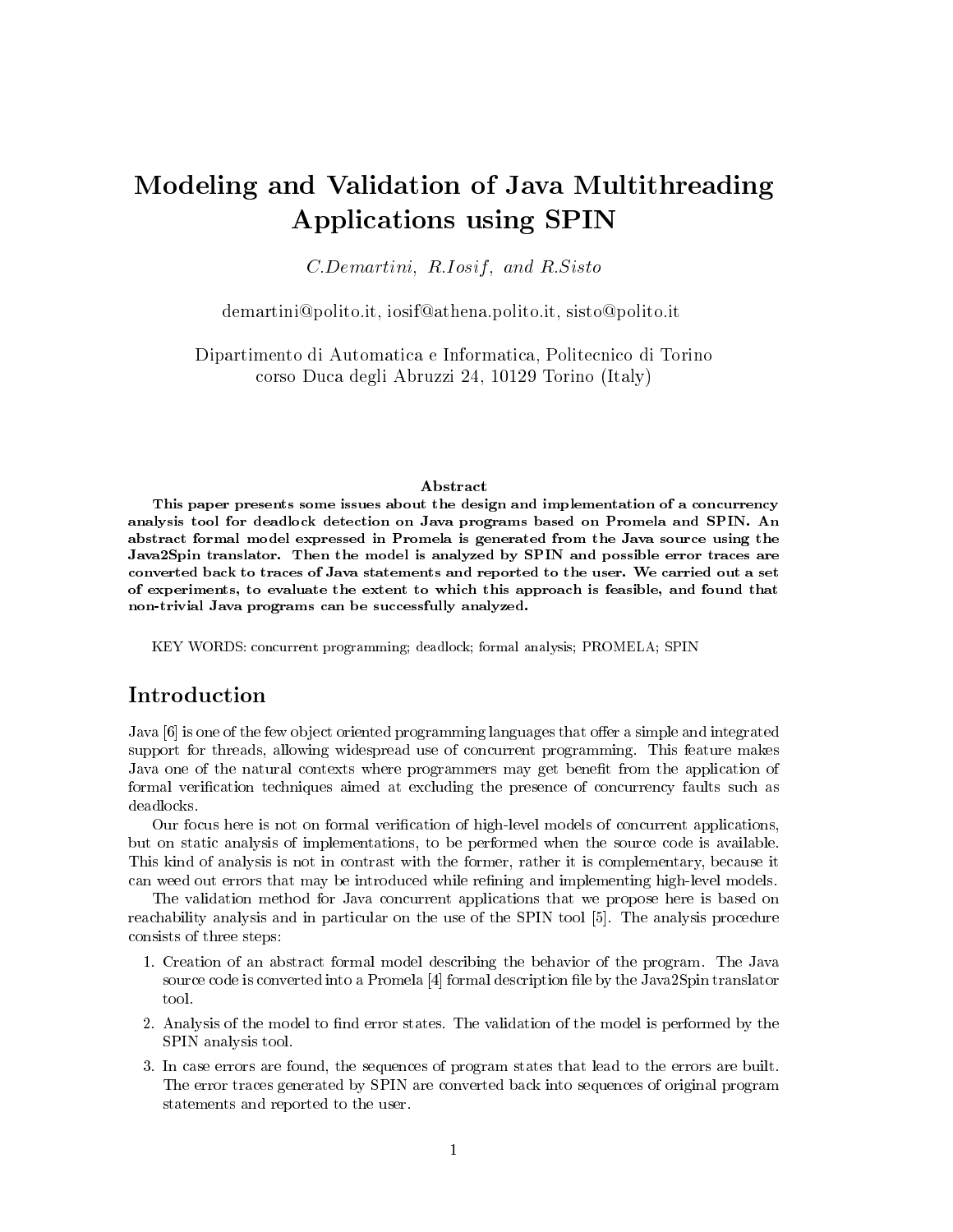JCAT (A Java Concurrency Analysis Tool) is the tool that implements this kind of analysis. It was designed as an integrated environment provided with a simple and easy-to-use graphical interface. Its aim is to automatically perform all the above operations in a transparent way, by embedding the facilities of the Java2Spin translator and the ability of running the SPIN validation  $t$ ool

The choice for the Promela language and the SPIN validation tool was driven by several reasons, among which the flexibility of the former, that gives among other features the possibility of modeling dynamic process creation and destruction, and the efficiency of the latter  $[2]$ .

Deriving an abstract formal model from the source code is the most crucial point, because the model must be accurate enough to yield meaningful results, but at the same time it must be simple enough to enable analysis of non-trivial applications in reasonable time. Also, generality conflicts with efficiency because the model can be kept so much simple as the number of different language features to be modeled is small. One first approach to simplify the model in our tool is to enable neglecting unessential details, such as the contents of selected variables, and to use as simple as possible abstractions for the basic synchronization mechanisms and native operations. Another technique that we used to simplify the model is enforcing more partial order reductions than those automatically applied by SPIN.

Another critical aspect to be addressed is how to translate ob ject-oriented features in Promela. For example, how to represent objects and classes and how to deal with polymorphism and inheritance.

The rest of the paper goes through these issues and illustrates the solutions that we devised. First the main related approaches are reviewed, and the Java concurrency support is briefly described. Then, the design issues of the JCAT tool are presented, and finally some experimental results about the tool performances are given.

## Related Work

Most concurrency analysis tools operate on high-level models of concurrent applications. Only few of them are designed for source code analysis. While in principle similar techniques are applicable at both levels, the pragmatic considerations are different. In particular, details irrelevant to the concurrent behavior of the program are unavoidably present in the source code, and the relevant parts of the program must be identied and extracted.

The most common approach to concurrent programs analysis is similar to the one adopted in our tool, i.e. to translate the program source code into an analysis formalism by using some abstraction technique.

Translation from Ada to Petri nets was described in several papers among which [9]. The Task Interaction Graph (TIG) model of Ada tasking programs was introduced by Long and Clarke in [7]. A practical application of this model was the Concurrency Analysis Tool Suite for Ada Programs (CATS), described in [10], that uses a compiler front end to generate the representation of Ada tasks according to the TIG model and performs temporal logic model checking on such representation.

To our knowledge, no concurrency analysis tool based on these approaches has ever been developed for the Java language. A work that has some aspects in common with the one presented here regards the formal analysis of  $sC++$ , a concurrent extension of  $C++$  [1]. The method outlined in [1] relies on the SPIN analyzer as we do, and the object-oriented nature of  $sC++$ puts problems similar to the ones found when modeling Java applications. The main differences between our work and that of  $[1]$  are the input languages, that differ under various respects among which inter-process communication mechanisms, and the general approach to model extraction. In [1], the aim is to deal with a very restricted subset of the language, that is meant to be used as a high-level design language, to be refined successively by means of the other language features. In our tool instead we intend to limit restrictions on the input language as much as possible, and insist on the use of abstraction techniques to get a simplified model.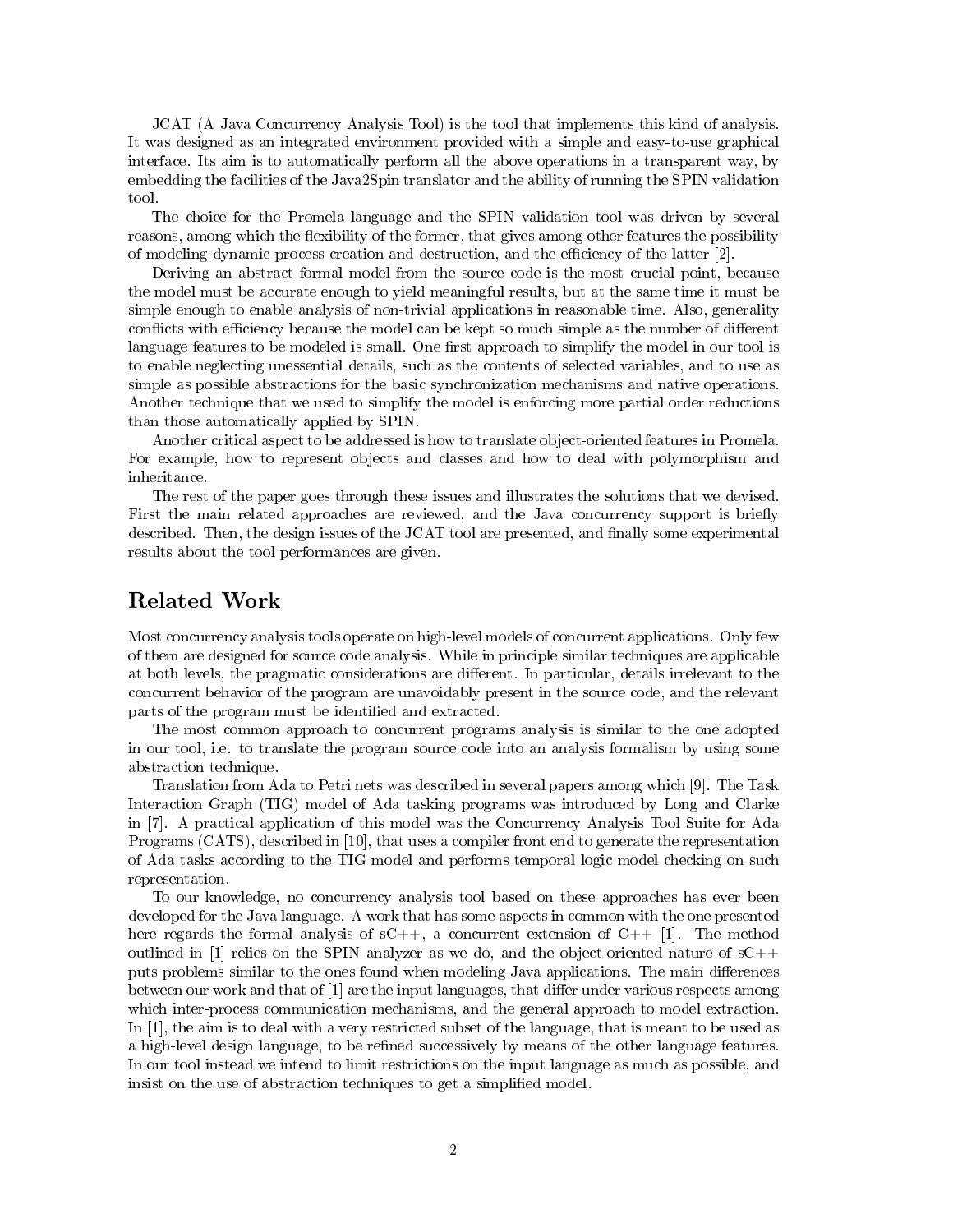From the methodological point of view, our work was mainly inspired by the rich experience with Ada programs, even though the Ada solutions could not be applied directly because of the heavy differences between the Java and Ada languages.

A preliminary and simplied version of the basic approach followed in our tool to derive an abstract formal model from a Java source program was first presented in [3].

## The Java Concurrency Support

A Java Virtual Machine (JVM) can support several execution threads at once [6]. Threads independently execute Java code that operates on objects residing in a shared main memory. Threads are created and managed by the built-in classes Thread and ThreadGroup. The only way to create a thread in Java is to create a Thread object. Each Thread object has an associated run method, that contains the code to be executed by the thread. A newly created thread ob ject is not yet active; it begins running (i.e. executing its run method) when its start method is called, and stops when it reaches the end of its run method or when its stop method is called. The execution of a thread can be temporarily suspended by means of the suspend method. A suspended thread can proceed only if its resume method is called by some other thread. A call to the join method of a thread causes the caller thread to wait until the target thread is no longer

Threads can basically communicate via variables from a shared main memory, which can lead to safety and liveness problems. An usual way to avoid them consists in using the standard primitives for synchronizing the concurrent activity of threads. To synchronize threads, Java uses monitors which are high-level mechanisms that allow only one thread at a time to execute a region of code protected by the monitor. The behavior of monitors is explained in terms of locks. A lock is associated with every object. A lock action done by a thread on a specified object has the effect of acquiring a claim on the object lock, whereas an unlock action releases a previously acquired lock associated with the object.

In Java there is no way to perform separate *lock* and *unlock* actions. Instead, they are implicitly performed by synchronized statements and synchronized methods. These are high-level language constructs that arrange always to pair such actions correctly. A *synchronized* statement first computes a reference to an object; it then attempts to perform a *lock* action on that object and does not proceed further until the lock action is successfully completed. After the completion of the lock action the body of the synchronized statement is executed. If the execution of the body is ever completed then an *unlock* action on the same lock is automatically performed. A *synchronized* method acts as if the body of the method were contained in a synchronized statement. If the method is an instance method, it locks the lock associated with the instance ob ject in behalf of which it was called. If the method is declared static it locks the lock associated with the Class ob ject that represents the class in which the method was declared. Java monitors are re-entrant, that is, a thread is allowed to acquire more than once the same lock without blocking itself.

A method that is not marked as synchronized may execute immediately when called, even if some other synchronized method is currently executing. Therefore, synchronized is not equivalent to *atomic* because it is not enough to ensure exclusive access to some region of code; every unsynchronized method can execute it concurrently. Java guarantees that only the most primitive operations are atomic and will work safely without synchronization in a multithreading environment. These operations include individual accesses and assignments to all built-in scalar types, except long and double.

In addition to synchronized statements and methods, the Java standard library provides the methods wait, notify and notify All defined in class Object. Rather than spinning in a busywait loop, that is, continuously testing if the state of an object has changed, a thread can suspend itself by calling wait, until another thread awakens it by calling notify or notifyAll. This mechanism is used mainly in circumstances where threads have a producer-consumer relationship, rather than a mutual exclusion one.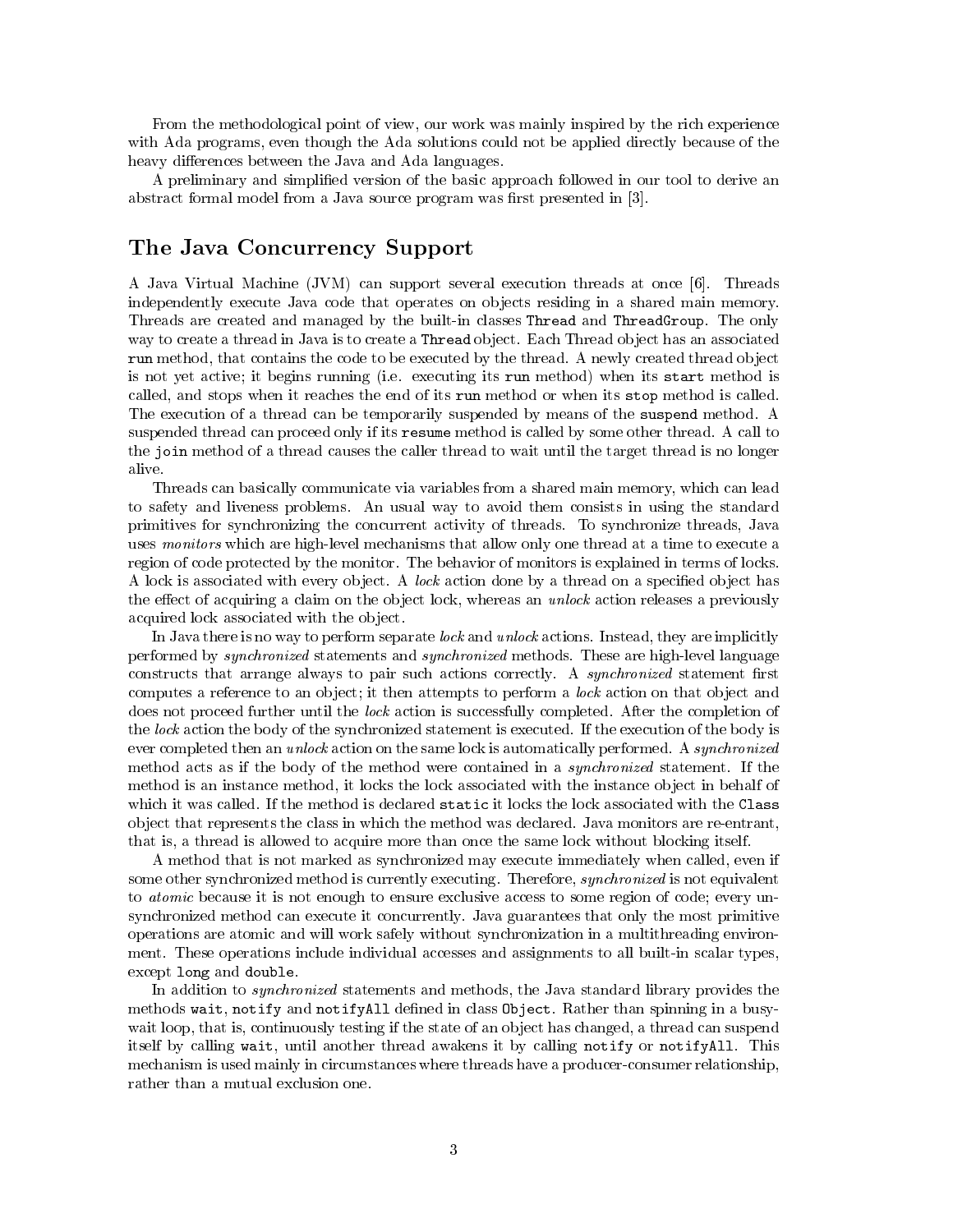The wait, notify and notifyAll methods must be called exclusively within synchronized statements or methods and make use of the so-called wait queue associated with each locked object. As the result of calling wait, a thread performs the following actions:

- 1. the ob ject lock is released.
- 2. the thread is disabled for further scheduling purposes.
- 3. the thread is appended to the ob ject wait queue.

The thread remains dormant until some other thread calls the notify or notifyAll method of the same ob ject. In this case the thread may be extracted from the ob ject wait queue and re-enabled for scheduling, but it cannot proceed until it acquires again the object lock. The state of the object lock on return from the wait method is exactly the same as it was when wait was invoked. A variant of the wait method is the timed wait, that blocks the caller only for a specified amount of time. After the expiration of the time quanta, the thread is automatically awakened and competes with the other threads in order to acquire the object lock.

If the notify method is called, one thread is picked at random from the locked ob ject wait queue, and enabled for thread scheduling, whereas if the notifyAll method is called all the threads in the locked object wait queue are awakened. Obviously, the awakened threads will not proceed until the current thread completes the notification method and relinquishes the object lock. The notify and notifyAll methods have no effect if the locked object wait queue is empty.

## The Modeling Approach

The main objective in the design of our tool was to obtain an efficient model of the source program without sacrificing too much the model accuracy.

The concurrency primitives used in Java programs (i.e., threads, synchronization mechanisms) are translated in PROMELA according to a template model. Every thread is modeled by a separate process. Synchronization among threads is modeled using message queues and global variables. Since PROMELA is a specification language, rather than a conventional programming language, it lacks several run-time mechanisms, such as dynamic memory management and function call-return. In order to deal with the gap between the source and the target languages, the translator uses a set of approximation techniques that emulates the Java run-time system making use only of the static mechanisms allowed in PROMELA. In respect to this, the modeling power is bounded by some restrictions (e.g., the maximum number of processes, message queues and variables) imposed by the state explosion problem and by some specic limitations of SPIN. The model complexity is kept low by avoiding explicit modeling of library classes, by letting the user specify which variables need to be modeled and by applying other model reduction techniques.

The remainder of this section will first present the approach in modeling Java objects and threads. Then we present a set of model templates for describing the thread synchronization primitives and some model optimization techniques.

#### The Ob ject Model

As stated before, the PROMELA language lacks the possibility of memory allocation and object reference. Under some limitations, these run-time mechanisms can be emulated using predefined vectors of objects of a convenient size. The term "convenient size" means large enough to allow all ob ject instantiations during the execution of a Java program to be performed, but still small, not to exceed the bounds imposed by the state space explosion problem. As the number of class instantiations during the execution of a program cannot be always statically determined, the task of approximating the right size of the ob ject vector cannot be automatically performed by the translator, being left entirely to the user.

The object reference mechanism uses an integer value as a vector subscript in order to distinguish among several instances of the same class. More precisely, the reference types from Java are translated into a PROMELA predefined *reference* type.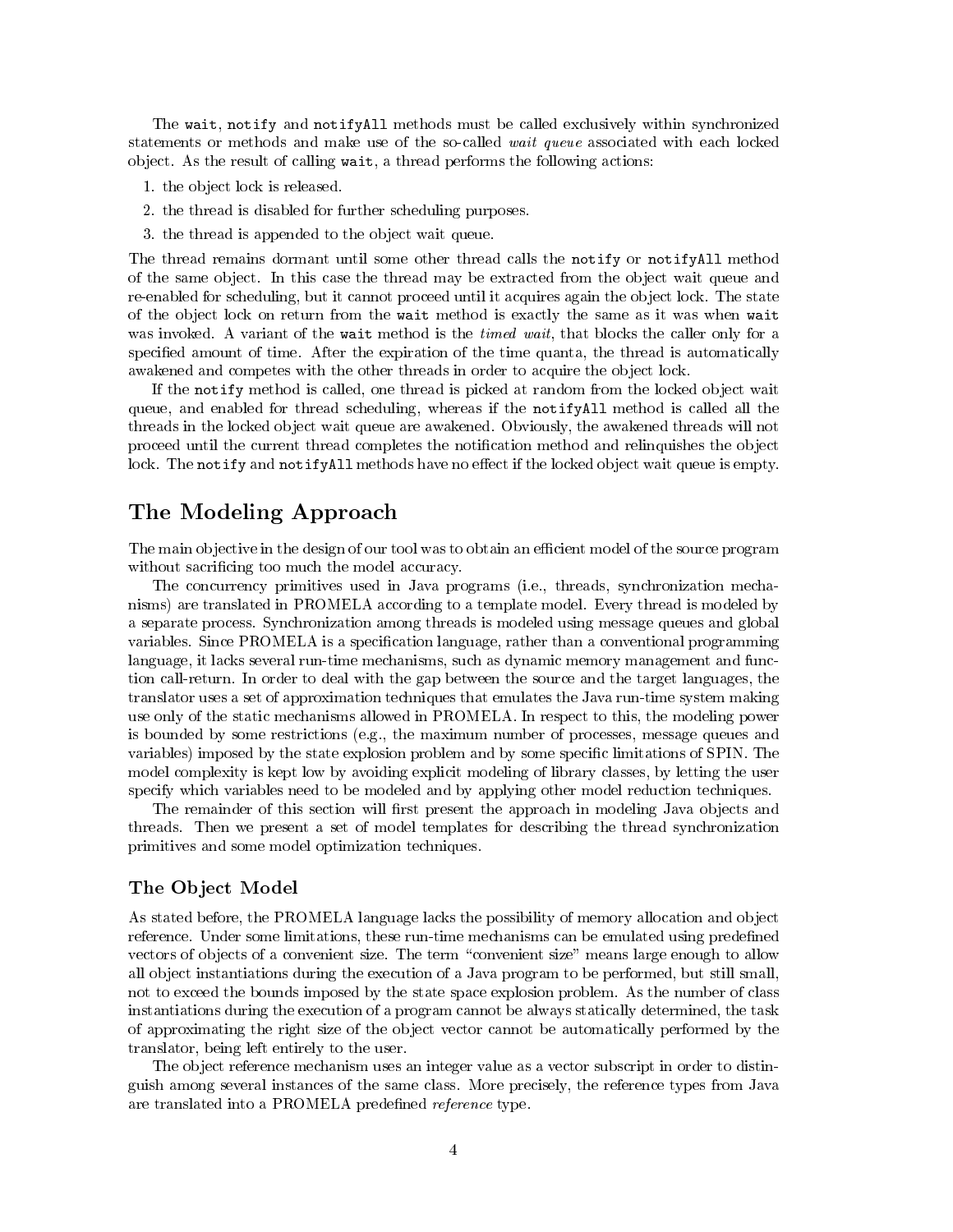```
typedef REFERENCE {
        int i_no;
};
```
The i no field of the structure is used to keep track of the class instance number. The formal description of a Java program uses a naming convention in order to distinguish between several class types. A field variable that can be accessed in Java using a qualified expression as PackageName. ClassName. FieldName becomes a global variable named PackageNameWithoutDots\_ ClassName FieldName where PackageNameWithoutDots stands for the package name string in which all dots are replaced by underscores. For example, the Java class declaration:

```
package Test.One;
```

```
class SomeClass extends SomeSuperClass {
   static int x;
   int y;
}
```
is modeled by the following series of declarations in PROMELA:

```
#define MAX_INSTANCES
                           10
```

| int Test_One_SomeClass_x;                                                      | $/*$ Class variable $*/$   |
|--------------------------------------------------------------------------------|----------------------------|
| int Test_One_SomeClass_y[MAX_INSTANCES];                                       | /* Instance variable */    |
| int Test_One_SomeClass_i_cnt;                                                  | $/*$ Instance counter $*/$ |
| REFERENCE Test_One_SomeClass_super[MAX_INSTANCES]; /* Super class reference */ |                            |

A class variable is a field declared using the keyword static within a Java class declaration or without the keyword static within an interface declaration. In the Java run-time a class variable is created when its class or interface is loaded and is initialized to its default value. Every class variable is translated into a global variable, using the above presented naming convention.

An *instance variable* is a field declared within a class declaration without using the keyword static. If a class contains an instance variable, then a new variable is created and initialized to its default value as part of every newly created object of the class or of any of its subclasses. The instance variable effectively ceases to exist when the object to which it belongs is no longer referenced. Every instance variable declaration is represented by a global vector of a predefined size. In the above presented case, up to MAX INSTANCES ob jects of class SomeClass can be created during the execution of the Java program that is, a vector of MAX\_INSTANCES instance variables of class SomeClass is declared. Unlike the Java run-time that performs garbage collection of ob jects that are no longer referred, the translation model does not provide a way to reuse instance variable vector slots. Implementing a garbage collection mechanism in PROMELA would greatly increase the size of the model state space.

Every class model in PROMELA has an associated instance counter variable used in new instance creation expressions. A *super class reference* is declared in order to keep track of the super class ob ject of the current class instance. The following example explains the use of the instance counter and the super class reference. Let us consider the class instance creation expression:

SomeClass object = new SomeClass();

It results in the following sequence of PROMELA statements:

REFERENCE object;

```
Test_One_SomeClass_i_cnt ++; /* class instance creation */
object.i_no = Test_One_SomeClass_i_cnt;
```
Test\_One\_Some\_SuperClass\_i\_cnt ++; /\* super class instance creation \*/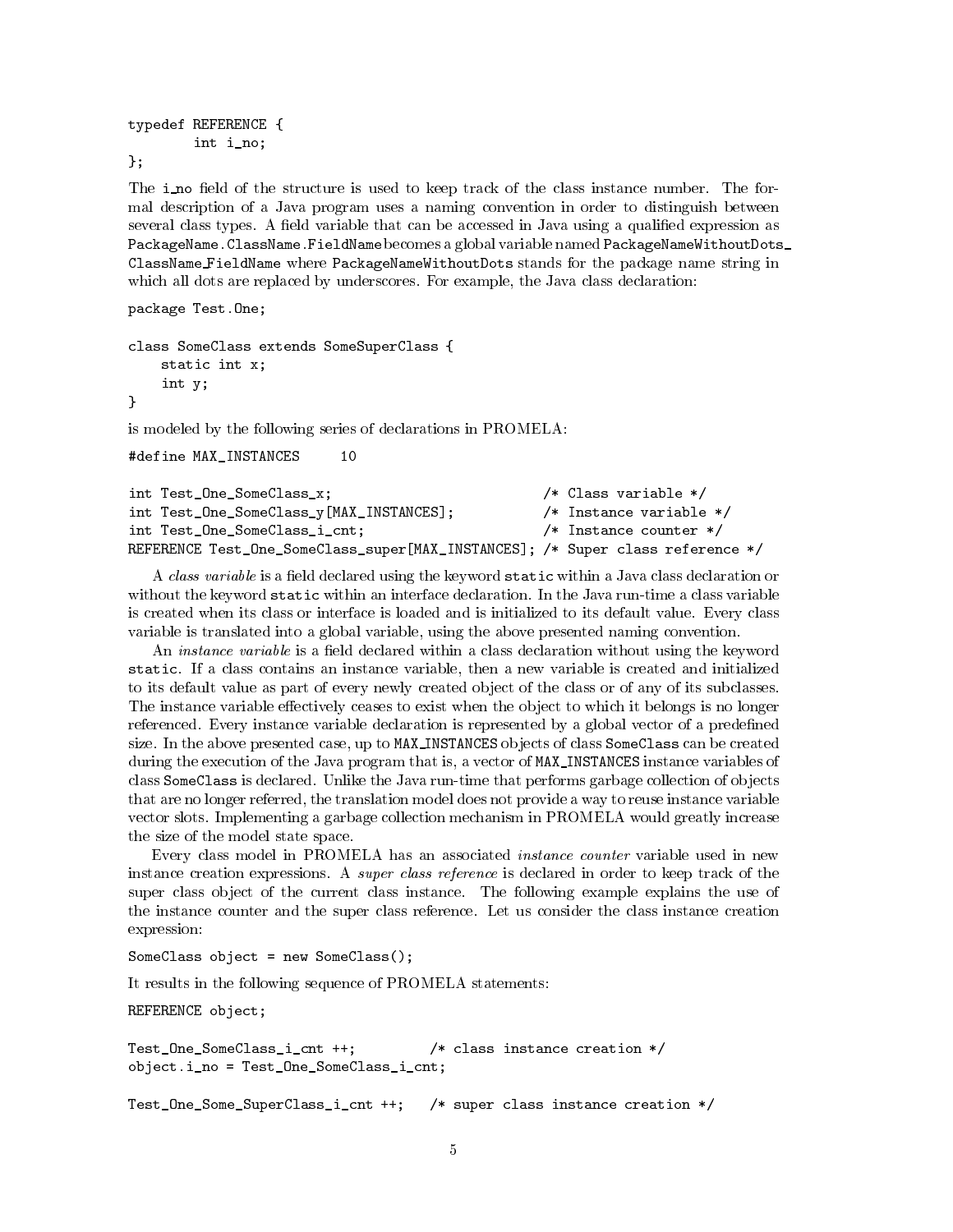Test\_One\_SomeClass\_super[object.i\_no].i\_no = Test\_One\_SomeSuperClass\_i\_cnt ++;

The class instance counter is first incremented, then its reference value is assigned to the increment field of the reference variable. Then a new instance of the super class is created, its value being assigned to the object super class reference. The object reference index is used to distinguish between class instances when performing lock and unlock operations and also to refer class instance fields. For example, the expression  $object.y$  that denotes the instance field y of class SomeClass is translated in PROMELA as Test One SomeClass\_y[object.i\_no]. The inherited fields of the ob ject are accessed via the super class reference.

It is to be noted that instance indexes are one-based numbers, a zero reference index being used only to denote a static reference or a reference to the Class ob ject associated to every class in the system. In particular, this is used only by static *synchronized* methods that perform lock and unlock operations on the class lock.

Due to the lack of a garbage collection mechanism in the formal model, Java programs that create new objects in an infinite loop will always generate untraceable models. The design choice was made here between the possibility of analyzing a large class of programs using a complex model and analyzing a smaller class of programs using simple models. In practice, complex models usually fail at validation stage because the amount of memory required by the analysis tool is far too large than available.

Ob ject methods are not modeled as separate entities, but they are incorporated in the thread models as explained in the next section.

Java threads are modeled in PROMELA using proctype constructs. Each thread class declared in a Java program has a corresponding PROMELA process type that contains a formal representation of the code within its run method. Sequential Java programs can be seen as having a single thread that executes code from the main method. The formal representation of this code is contained by the init process of the PROMELA specification.

The method and constructor invocations performed by the thread are inlined within the thread's body and translated into corresponding PROMELA code. The use of function inlining is intended to keep the number of active processes from the model as small as possible. This technique can only be applied in cases of non-recursive methods and constructor invocations. A recursive method is modeled by means of a separate process type.

The thread modeling approach distinguishes four states in which a thread can be found after being created:

- 1. ready. A newly created thread remains in the ready state until its start method is called.
- 2. *running*. After being started a thread enters the running state.
- 3. suspended. A thread enters the suspended state when its suspend method is called. A subsequent call to resume changes the thread state back to running.
- 4. dead. A thread enters the dead state when it reaches the end of its run method or its stop method is called by some other thread.

In addition to its field variables, the model of a Java thread class contains a thread status variable used to keep track of the current thread state. For example, the following Java declaration:

class SomeThread extends Thread {

 $\mathcal{F}$ }

translates into the following PROMELA declaration:

mtype = {ready, running, suspended, dead};

mtype Test\_One\_SomeThread\_status[MAX\_INSTANCES];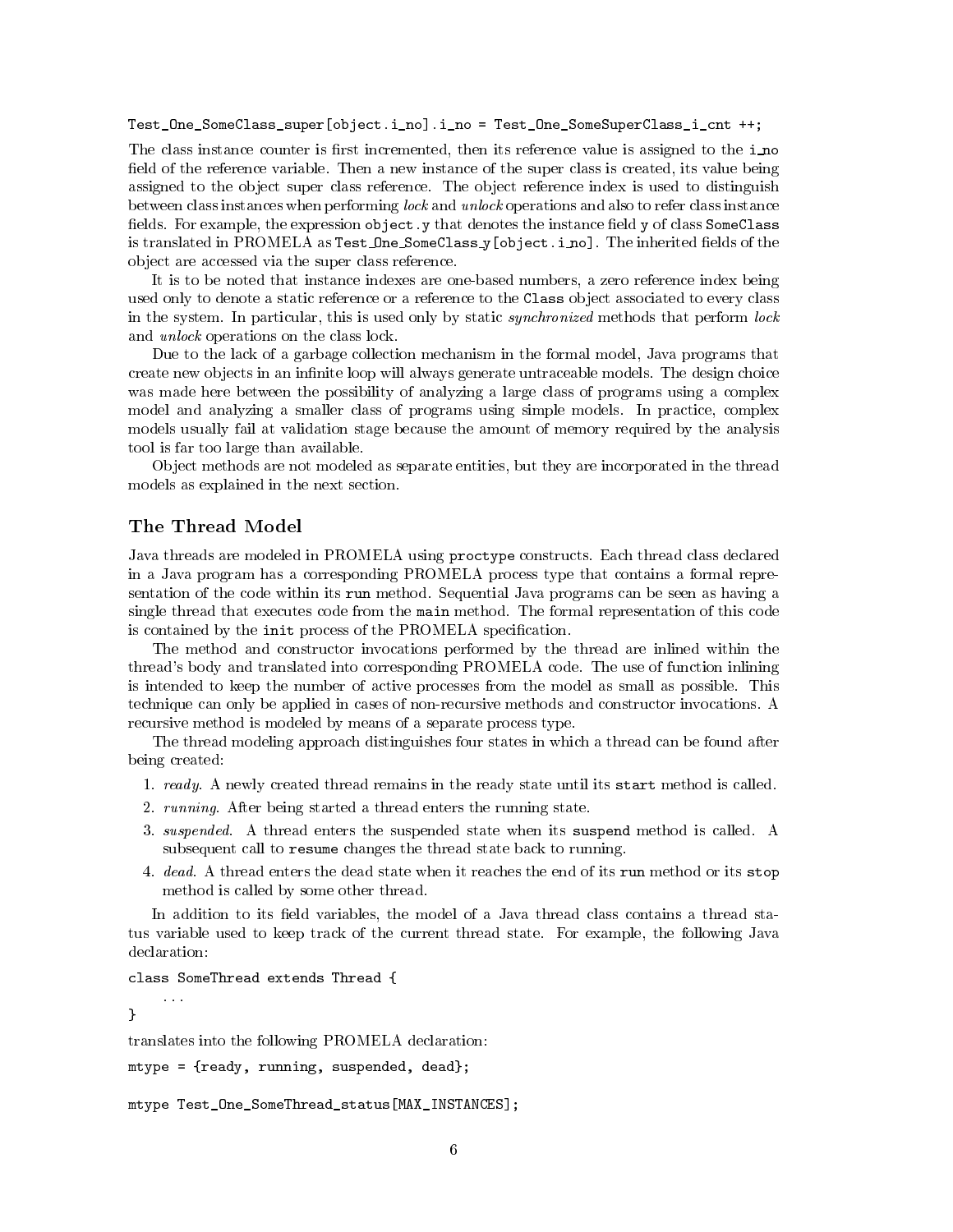A process type that models a thread is declared to receive a reference type parameter that refers the thread instance ob ject. Let us assume that the process which models the behavior of the above declared thread is called thread0. The instantiation and starting of the thread are modeled by the following PROMELA statements:

REFERENCE thread;

```
/* create a new thread instance (new expression) */
SomeThread i cnt ++;
thread.i_no = SomeThread_i_cnt;
SomeThread_status[thread.i_no] = ready;
                           /* start the newly created thread (start method) */\mathbb{R}^2if
: atomic \{\blacksquare(SomeThread\_status[thread.i.no] == ready);SomeThread_status[thread.i_no] = running;
        run thread0(thread);
      ጉ
      }
:: else ->
        skip;
fi;
```
First, a new instance of the thread class is created and the status variable of the thread instance is set to the ready value. The newly created thread is then started (i.e., in Java its start method is called). The model of the thread starting sequence consists in a case selection statement with two guards. If the thread status variable is ready then it is set to the running value and a new process is spawned, otherwise no action is taken, because subsequent calls of the start method on behalf of the same thread must be ignored.

Every instruction within the run method of a thread occurs inside an atomic sequence whose first statement is a test of the thread status variable. A thread does not proceed until its status variable has the running value. A call to the suspend method for a thread changes the value of its status variable from runnable to suspended, preventing the thread from taking any further action. The resume method restores the value of the thread status variable to runnable, therefore allowing it to proceed.

The PROMELA code that models the run method of a thread is generated inside the main sequence of an unless construct whose escape sequence consists from an equality test between the thread status variable and the dead value. The thread can proceed until its status variable becomes dead, then the escape sequence becomes executable, interrupting the execution of the thread. A call to the stop method of a thread sets its status variable to dead, therefore interrupting its execution. A call to the join method is simply modeled by an equality test between the thread status variable and the dead value. The caller of the join method does not proceed until the thread enters the dead state. When a thread reaches normally the end of its execution body (i.e., nobody called its stop method) it automatically sets its status variable to dead in order to unblock the eventual callers of its join method.

#### The Synchronization Model and Synchronization of the Synchronization of the Synchronization of the Synchroniza

Every Java object has an associated lock and a wait queue used by the thread synchronization primitives. The translator converts them into the following PROMELA structure:

```
typedef sync1_t {
        chan lock = [1] of \{ bit \};chan notify = [0] of { bit };
        byte nwait;
};
```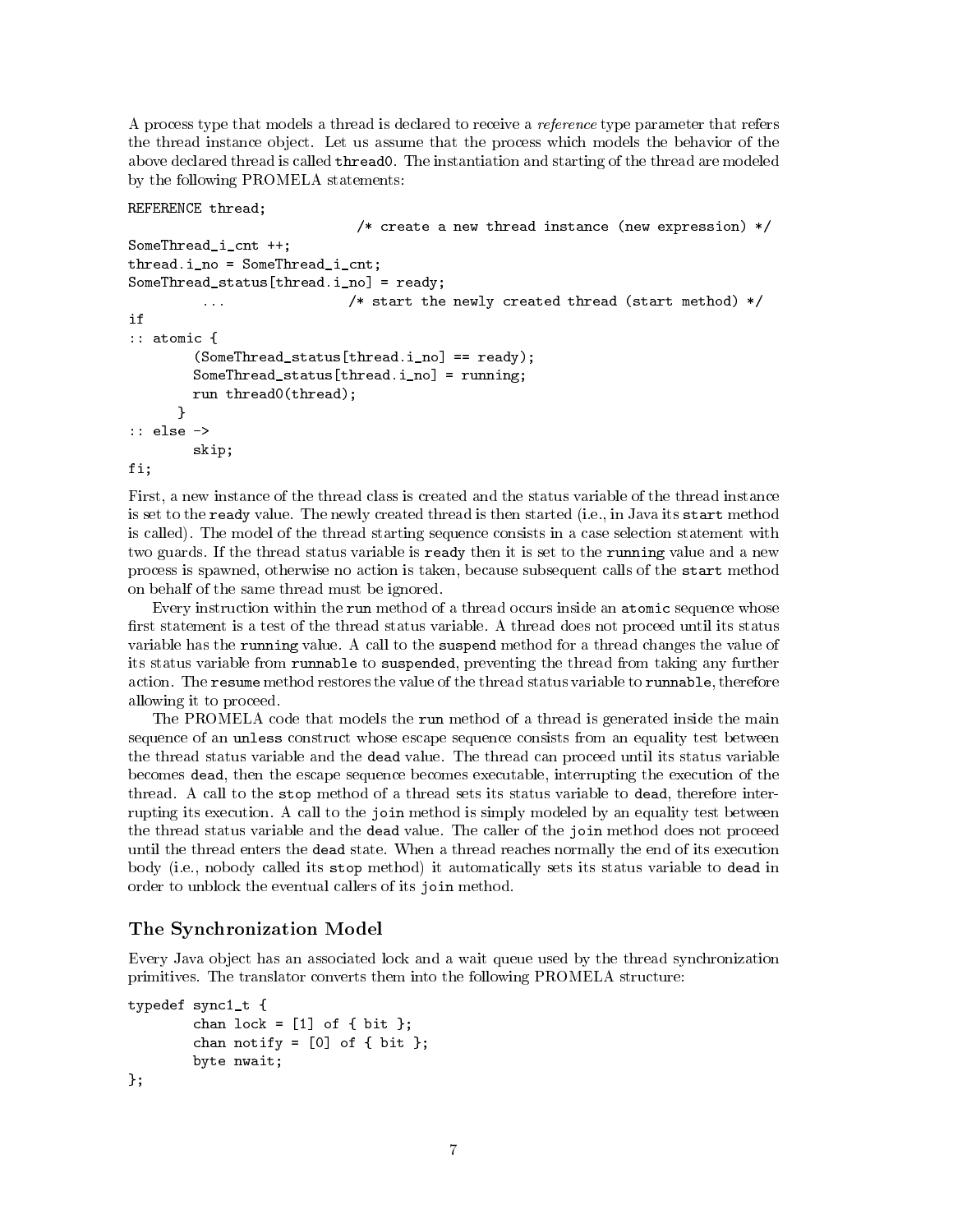The lock channel is declared to keep up to one message of the size of one bit. The messages passed via this channel are:

#define LOCK  $\Omega$ #define UNLOCK 0

The same message was redefined in order to achieve clarity in the presentation of the synchronization model.

The notify channel is a rendez-vous port that can pass one bit values. The message passed via the notify channel is:

#define NOTIFY 1

The nwait variable is a counter that keeps track of the number of processes blocked due to a call of the wait method. The message passed via the lock channel can be seen as the lock claim acquired by a thread when entering a *synchronized* block or method. The notify port together with the nwait counter are used to represent the object's associated wait queue.

A lock action performed by a thread on an object lock is modeled as a receive operation of one message from the object's lock channel. The object is identified by the class descriptor string class and the class instance number inst no. The name of the synchronization structure associated to a class is composed of the symbolic name of the class prefixed by the sync\_string:

```
#define _lock(class, inst_no) \
        sync_##class[inst_no].lock ? LOCK;
```
An *unlock* action performed by a thread on an object lock is modeled as a send operation of one message to the ob ject's lock channel:

```
#define _unlock(class, inst_no) \
                                              X
        sync_##class[inst_no].lock ! UNLOCK;
```
The wait method translation model requires three atomic actions. Although they are not explicitly declared atomic, the translator will always arrange them to be enclosed in atomic sequences at the code generation stage. First, the nwait counter is incremented and an UNLOCK message is sent via the lock channel in order to release the previously acquired lock:

```
#define _wait1(class, inst_no) \
        sync_##class[inst_no].nwait ++;
        sync_##class[inst_no].lock ! UNLOCK;
```
The translator performs a static check in order to ensure that wait methods are not called outside synchronized blocks or methods. At run-time level this guarantees that a send operation to the lock channel will never block the current process. Then the caller process blocks attempting to receive a NOTIFY message from the notify channel:

```
#define wait2(class, inst no)
                                                  \lambdasync_##class[inst_no].notify ? NOTIFY;
```
After receiving the NOTIFY message from another process, the current process attempts to reacquire the object lock by receiving a LOCK message from the object's associated lock channel.

```
#define _wait3(class, inst_no) \
        sync_##class[inst_no].lock ? LOCK;
```
The notify method invocation involves one atomic step in the PROMELA model of the Java program. The template model used for the notify method is presented below:

```
#define notify(class, inst_no) \
              if
              if the contract of the contract of the contract of the contract of the contract of the contract of the contract of the contract of the contract of the contract of the contract of the contract of the contract of the contra
              :: (sync_##class[inst_no].nwait > 0) -> \
                                                                                                   Λ
                            sync_##class[inst_no].notify ! NOTIFY; \
                                                                                                   \lambda
```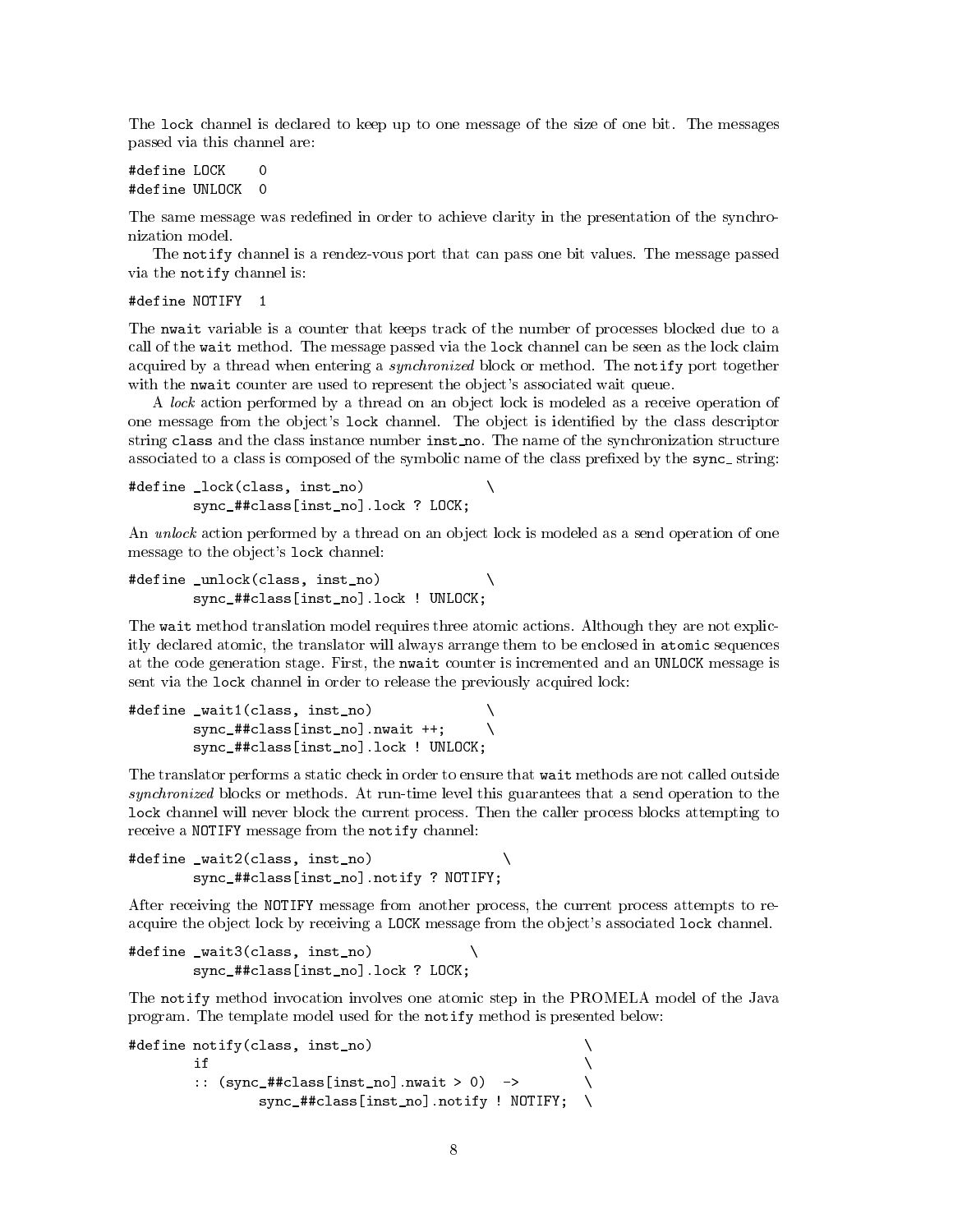```
sync_##class[inst_no].nwait --;
:: (sync_#tclass[inst_to] .nwait == 0) \rightarrow skip;f_i
```
If there is at least one process blocked due to a call to the wait method then the nwait counter has a value greater than zero. In this case a NOTIFY message is sent to the notify channel associated with the object and the nwait counter is decremented. Let us note that notify is a rendez-vous port, therefore the waiting process execution will be resumed at the same moment the NOTIFY message is sent via the notify channel. In case there are no previously blocked processes in the monitor, no action is performed.

The translation model for the notifyAll method invocation is similar to the one used for the notify method, but notifications are executed repeatedly, as long as there are still processes blocked in the wait queue:

```
#define notifyAll(object, inst_no) \
          do
           do a construction of the construction of the construction of the construction of the construction of the constr
           \therefore (sync_##object[inst_no].nwait > 0) ->
                     sync_##object[inst_no].notify ! NOTIFY; \
                     sync_##object[inst_no].nwait --;
           :: (sync_ # \# object[inst_no] .nwait == 0) \rightarrow break; \ \ \ \ \
```
The model presented above does not work in the so-called recursive lock situation, when a thread acquires several times the same lock without blocking itself. According to the model, performing a *lock* action means receiving a LOCK message from the object lock channel. Once the message has been extracted from the channel, the attempt to receive another message will deadlock the caller process. In order to deal with this situation, an alternative synchronization model is provided. It uses a modied synchronization structure, as shown below:

```
typedef sync2_t {
        chan lock = [1] of { bit };
        chan notify = [0] of { bit };
        byte nwait;
        byte lockcnt [MAX_THREADS];
```
};

In addition to the non-recursive lock structure, it has the field lockcnt, declared as a vector of counters. There is a counter corresponding to each thread in the system. It keeps track of the number of lock actions performed by the thread on the object, which are not yet matched by unlock actions. In this way, a thread performing lock and unlock actions will access the lock channel only at the outermost level. The modified versions of lock and unlock actions are not presented here for conciseness.

It is to be noted that the size of the counter vector lockcnt in the recursive variant of synchronization structure is bounded by the MAX THREADS value. This is a direct consequence of the fact that in PROMELA there are no possibilities to dynamically increase the size of an array, therefore it must be previously dened at its maximum size. Obviously, this limits the number of threads in the concurrent system to a maximum value. On the other hand, the use of the lock counter vector greatly increases the size of the state vector at validation stage, affecting the analysis time. The translator performs static analysis of the input program in order to detect multiple lock situations. Nested *synchronized* blocks on behalf of the same object are modeled performing only one *lock* and *unlock* operation for the out-most block, using the nonrecursive model. There are however situations where a static decision is not enough to ensure that a thread will not deadlock due to a recursive lock action. In those cases the recursive lock model must be used instead. In practice, the use of the lock counter vector is limited only to recursive synchronized method invocations. However, Java concurrent programs make little use of recursive methods marked as synchronized because invocations of synchronized methods are more expensive in run-time than the non-synchronized ones.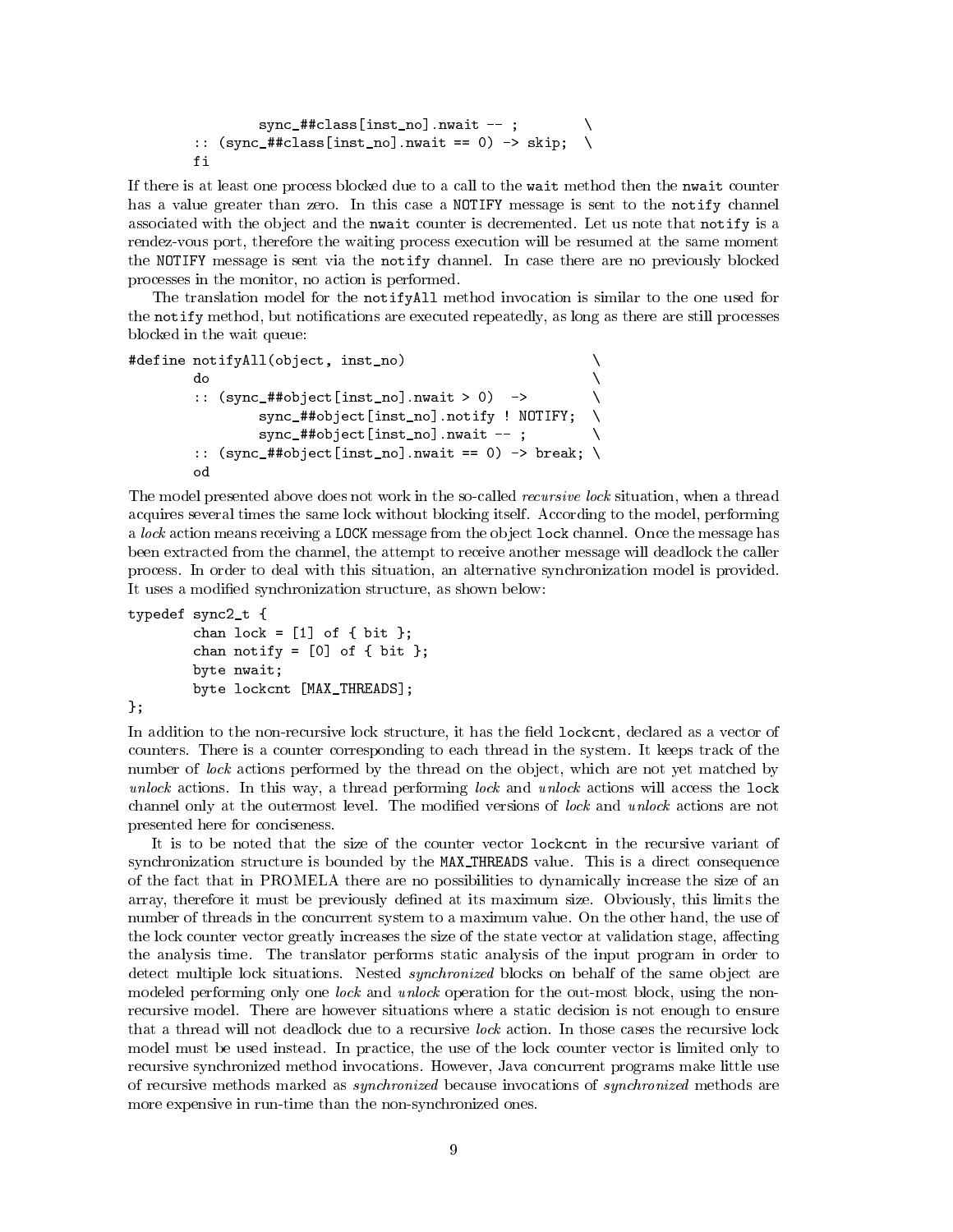#### Model Optimizations

The performances of a formal model validation depend on the size of the model state space, that is, the amount of memory needed in order to perform an exhaustive verification. The size of the state space can be estimated as the product between the state-vector size and the number of states in the reachability graph. State size reductions can be achieved by reducing the number of variables, vectors and message queues. In order to minimize the number of states in the reachability graph, the average number of states per process must be reduced. The state size optimizations usually result in a linear reduction of the analysis time. Instead, the state number reductions result in an exponential optimization, as the number of states in the reachability graph depends on the product between the number of states per each process.

The Java2Spin translator accepts a special form of comments that are interpreted as code annotations. This provides the user with the possibility of eliminating useless information from the source code, that is, information irrelevant for the concurrent behavior of the program. In addition, the translator automatically performs a set of code optimizations that does not alter the model's accuracy (i.e., the generated model after performing optimizations will have the same properties as the original one). The present section will describe the use of code annotations and the model optimizations automatically performed.

#### Code Annotations

The use of code annotations refers only to Java variables. Annotating a variable means taking it into consideration for the formal model generation. Ignoring a variable implies ignoring all the expressions in which it appears. Annotations can be applied to every kind of Java variable, that is, to class or interface fields, local variables and function formal parameters. For example, in the following declaration:

| $/*^{\sim}$ x y */ | // annotation of x and y      |
|--------------------|-------------------------------|
| int $x, y, z;$     | // declaration of x, y, and z |

only the x and y variables will be modeled in the formal description of the program. Every expression that contains a reference to the z variable will be ignored in further code generation. Variable annotations should be used with care because they tend to collapse all the expressions that make use of them, resulting in a simplied but less accurate model, which may produce several spurious error reports at validation stage. However, the reduction in complexity can be signicant, due to the minimization of both state size and number of states in the model.

#### State Size Reductions

The size of a concurrent program state depends on the sum of all global and local variable resources, as variables, vectors and message queues. The translator performs a static analysis on the input program in order to eliminate redundant resource declarations from the model.

In practice, the code of an object-oriented program declares more variables than really needed. This is a consequence of the fact that previously written classes are reused by class inheritance. However, a derived class usually does not make use of the whole functionality of its base class. The formal model of a concurrent Java program is optimized without sacrificing accuracy by representing only the class members referred in the reachable code of the program and only the classes that are actually instantiated. Also, ob ject synchronization structures will not be declared if no thread ever uses them for synchronization purposes. The translator individuates the above cases during static analysis.

#### State Number Reductions

A straightforward way to reduce the number of states in the model is to enclose all expressions that refer process local variables into atomic blocks. A local variable can result from a thread's run method local variable, an inlined function local variable or formal parameter. In addition,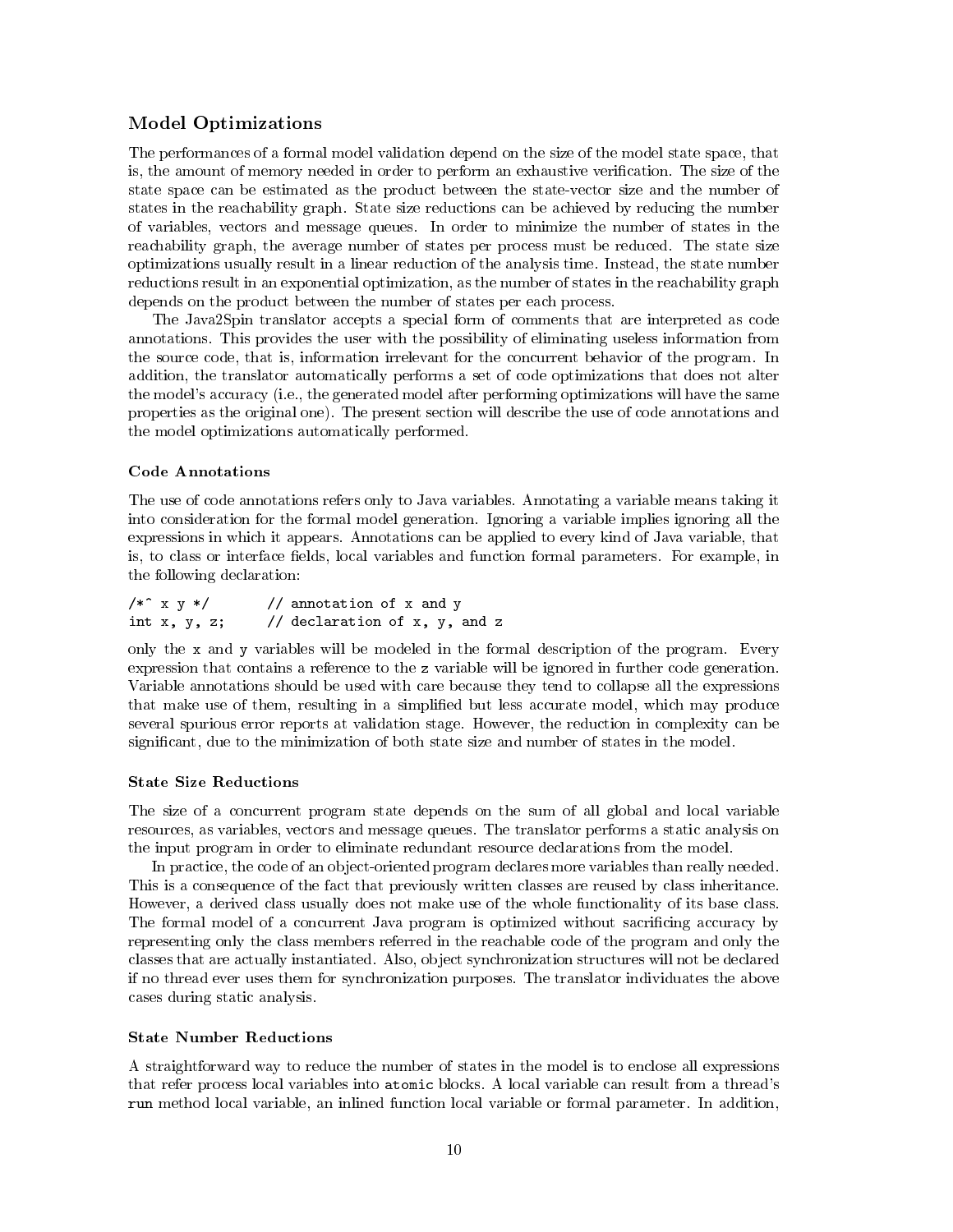final fields within a class or interface declaration are treated as constants, therefore can be referred inside an atomic block. The above presented optimization does not affect the system properties, nor it introduces new spurious ones.

Some Java concurrent programs make use only of fully synchronized objects (i.e., objects belonging to classes in which every method was declared synchronized [8]). In this case, the code within a synchronized method can be treated as atomic because there is no other method that can execute concurrently with it. All statements within a *synchronized* method or block are generated in atomic sequences sliced by the eventual occurrences of wait methods. As discussed above, a wait method performs three different actions that must reside in separate atomic blocks. All other statements between a *lock* and an *unlock* action will belong to an atomic block.

## The Analysis Tool

The basic structure of the JCAT tool is illustrated in Figure 1. A graphical front-end is provided in order to transparently perform all operations implied by the analysis and debugging processes.



Figure 1: The structure of JCAT verification and simulation.

The Java source code is translated into a PROMELA model file by the Java2Spin translator. Then SPIN is used to produce a validator of the model (file  $pan.c$ ) or just a simulation trace that is directly interpreted and displayed by the front-end. When used to perform a verification JCAT compiles and executes the validator program. The current version of JCAT uses SPIN only to perform deadlock detection of the model. The analysis results together with some statistic information (e.g., total number of states and transitions) are made available to the user. If errors were detected a trail file is automatically generated. In this case SPIN is invoked to match the trail file, the execution sequence that lead to an error being converted back into a sequence of lines from the original Java program, allowing the error to be traced by means of a graphical interface.

The Java2Spin translator was designed in order to generate the PROMELA description of a Java multithreading application. The translator front-end acts roughly the same as the standard Java compiler, performing the syntactic and semantic checks described in [6]. In addition some static checks are performed to distinguish recursive lock situations and carry out the above presented model optimizations.

Code optimization techniques are currently an open subject for research. Although there is no universal approach to reduce the complexity of the target program, several techniques related to flow analysis can be applied by the translator back-end in order to obtain an efficient formal description model. A large analysis overhead is added by recursive methods which cannot be inlined within the caller thread body and must be modeled as separate processes. One of the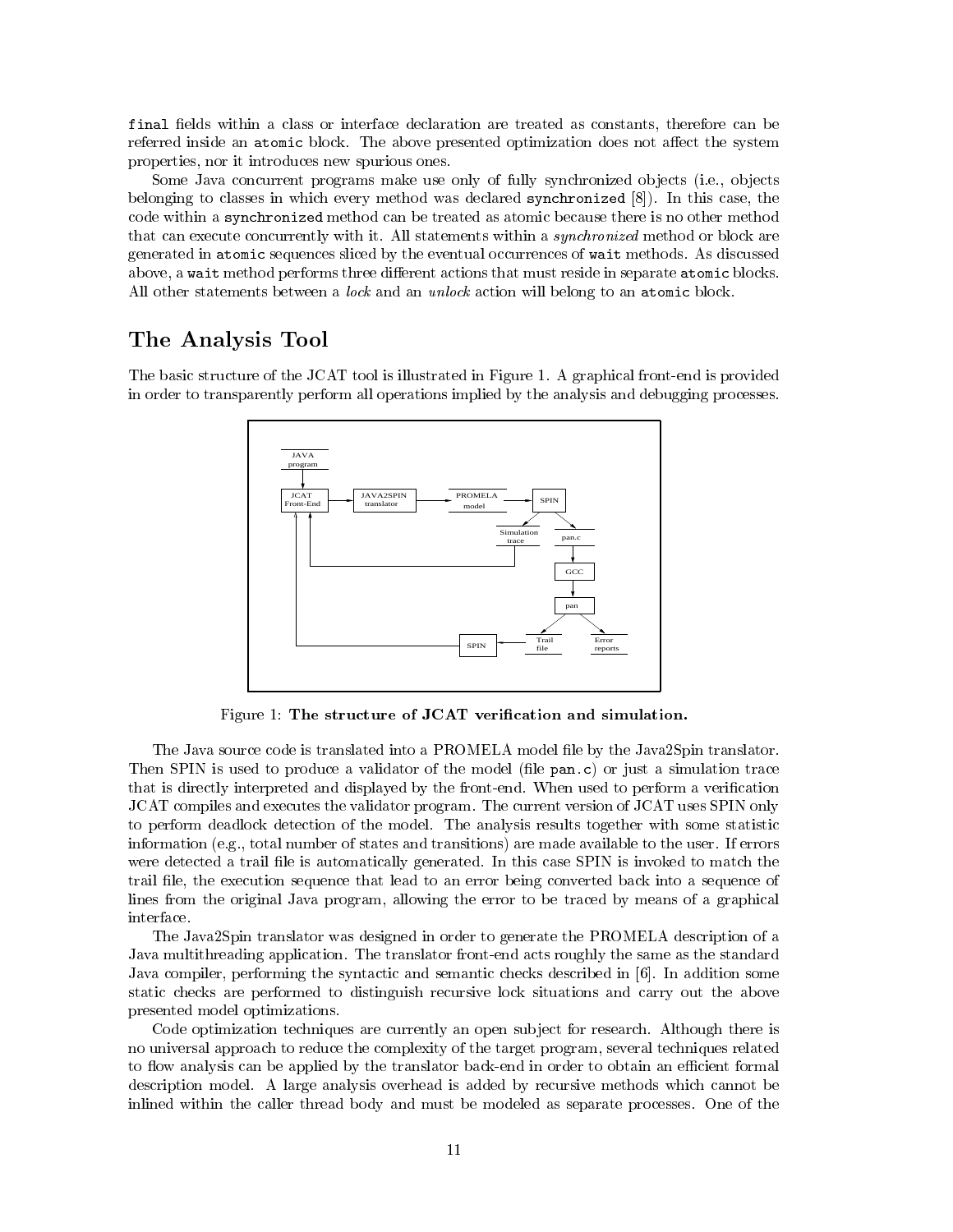further development issues consists in the recognition of tail-recursive methods, which can be modeled using inlined iteration loops. Moreover, particular cases or non-tail recursive methods can often be converted to the tail-recursive form by means of an auxiliary parameter used to form the result.

## Some Experimental Results

We have applied JCAT to analyze a variety of canonical problems that involve concurrency. Experience with two of these (the dining philosophers example and the readers and writers problem) is presented below in order to give a glimpse of the tool's capability, expressed in terms of state space size that is, the number of states and transitions in the model<sup>1</sup>.

### Dining Philosophers

The dining philosophers problem is a well-known example of a deadlock situation, often used as a case study for concurrent programming. We assume the reader has some familiarity with the problem. The Java class that models the behavior of a philosopher is presented below:

```
class Philosopher extends Thread
{\color{red} \bullet} . The contract of the contract of the contract of the contract of the contract of the contract of the contract of the contract of the contract of the contract of the contract of the contract of the contract of 
   Object left, right;
   Philosopher(Object l, Object r) {
       left = 1;
       right = r;\mathcal{L}}
   public void run() {
       while (true) {
           synchronized (left) {
                synchronized (right) { /* eating */ }
           \mathcal{F}}
        }
   }
```
Each fork is represented by a generic object. Taking a fork means simply acquiring a claim on the fork object lock. In order to eat, a philosopher executes two nested synchronized statements, the outer one on his left fork and the inner one on his right fork. Table 1 shows the results obtained by having 3, 4, 5, 6 philosophers acting concurrently in a non-deadlocking manner (i.e., the last philosopher always taking the forks in the reversed order).

The test case case involving 9 philosophers shows the upper limit in complexity for this problem. It was analyzed using the bit state hashing technique.

#### Readers and Writers

}

The readers and writers problem corresponds to a family of concurrency control designs that involves the control of inspective (reader) threads versus mutative (writer) threads. Any number of reader threads can be executed simultaneously as long as there is no writer thread, while writers require exclusive access. The Java class that implements the readers and writers example

<sup>&</sup>lt;sup>1</sup>All analysis time reports are obtained from the Unix time command on a 64 Mb Pentium Pro 150 MHz machine. Small times (under 0.5 seconds) tend to be inaccurate because of the system overhead. The analysis results (i.e., number of states and transitions) are related to SPIN version 2.9.4.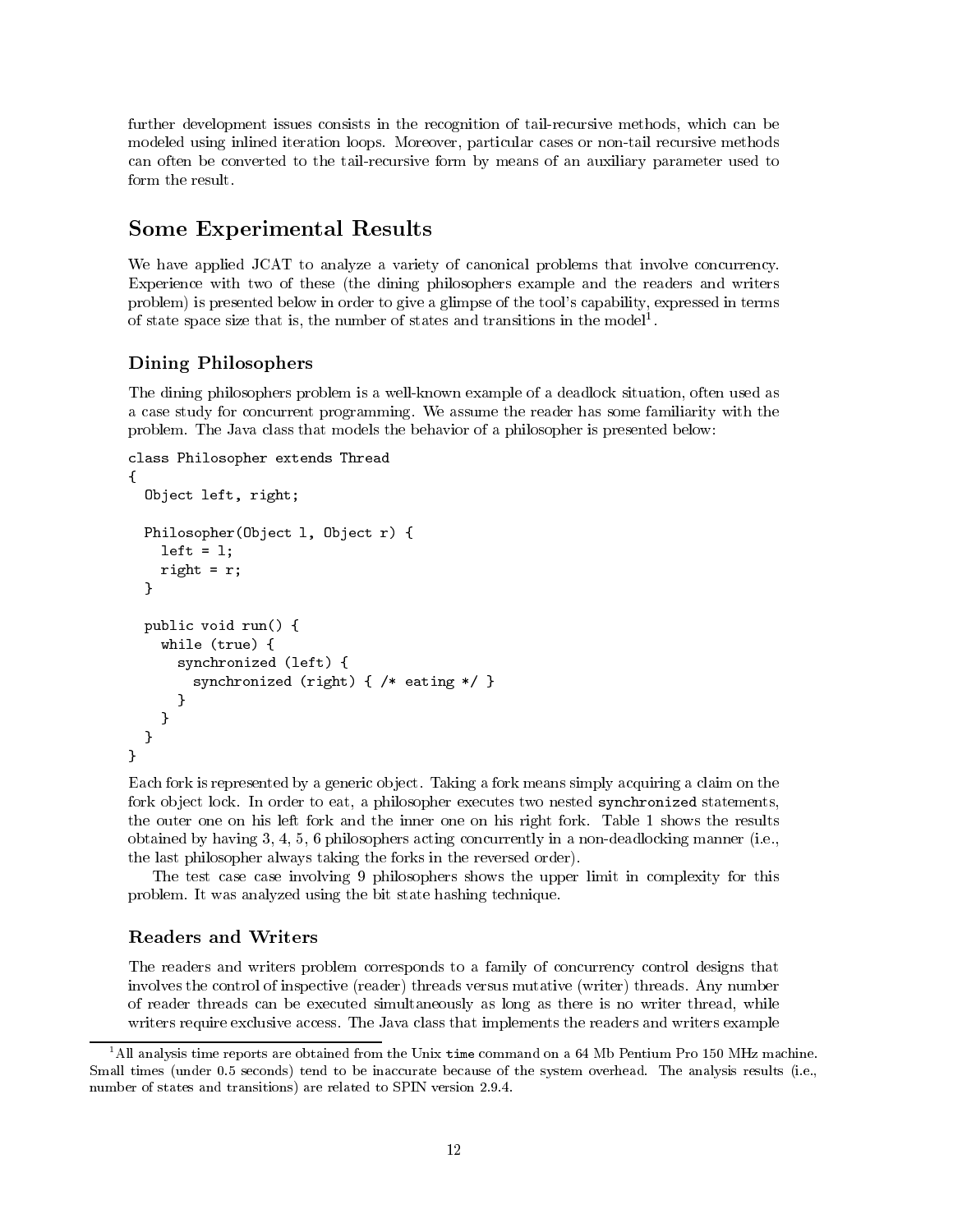| Philosophers | <b>States</b> | Transitions   | Bit state hashing | Time                 |
|--------------|---------------|---------------|-------------------|----------------------|
|              |               |               |                   | $(\mathrm{min:sec})$ |
|              | 576           | 1475          | no                | 0:0.66               |
|              | 3966          | 13450         | no                | 0:0.90               |
|              | 27265         | 113938        | no                | 0.6.00               |
| $\sqrt{6}$   | 184876        | 914019        | no                | 0:49.00              |
|              | $2.99697e+06$ | $2.26987e+07$ | yes               | 18:10                |

|  |  | Table 1: Dining philosophers |  |
|--|--|------------------------------|--|
|--|--|------------------------------|--|

is presented in  $|\delta|^2$ . The thread control policy is implemented by means of a set of shared  $\,$ variables accessed and modied within synchronized blocks. Tests were performed on a fully detailed model and on a reduced model that ignores all thread control variables. The results are presented in Table 2.

| Threads              | <b>States</b> | Transitions    | Bit state hashing | Time      |  |
|----------------------|---------------|----------------|-------------------|-----------|--|
| (readers, writers)   |               |                |                   | (min:sec) |  |
|                      |               | Full model     |                   |           |  |
|                      | 217           | 396            | no                | 0:0.50    |  |
| 1, 2                 | 3470          | 9673           | no                | 0.0.85    |  |
| 2, 2                 | 61751         | 226683         | no.               | 0:1.00    |  |
| $\vert 6, 6 \vert$   | $3.15117e+06$ | $2.69938 + 07$ | yes               | 34.24     |  |
| ii.<br>Reduced model |               |                |                   |           |  |
|                      | 66            | 96             | no                | 0:0.50    |  |
| 1, 2                 | 318           | 708            | no                | 0:0.50    |  |
| 2, 2                 | 1800          | 5430           | no.               | 0:0.50    |  |
| $\parallel$ 6, 6     | $2.53435e+06$ | $1.60765e+07$  | yes               | 12:20     |  |

Table 2: Readers and Writers

The table presents the test cases that involve 1, 1, 2 readers and 1, 2, 2 writers respectively. The case in which 6 readers and 6 writers act concurrently was considered as an upper bound of the problem's complexity. It was analyzed using bit state hashing. The analysis of the reduced model reported the occurrence of a spurious deadlock state in the reachability graph, due to the lack of control flow conditions in the program. Both the readers and writers are allowed to non-deterministically block while executing respectively the read and write methods. This case shows both the risk implied by the elimination from the model of certain shared variables used in control flow statements and, on the other hand, the significant reduction in complexity that can be achieved.

## Future Work

The object translation model previously presented allows the dynamic creation and reference of a limited number of objects in a PROMELA formal specification. An object instance field is referenced by an integer array index. As previously discussed, the choice for a certain array is based on the type information obtained at the static checking level. Analogously, ob ject references for synchronized statements and method invocations are computed using type information. Even if this method results in a good approximation of the real cases, there are still situations in which the type of the object cannot be determined during translation to formal model. The declared type of an object reference can be modified during the execution of a Java program by explicit or implicit cast operations. A translator cannot decide during static analysis which

 ${}^{2}$ Pages 131-133.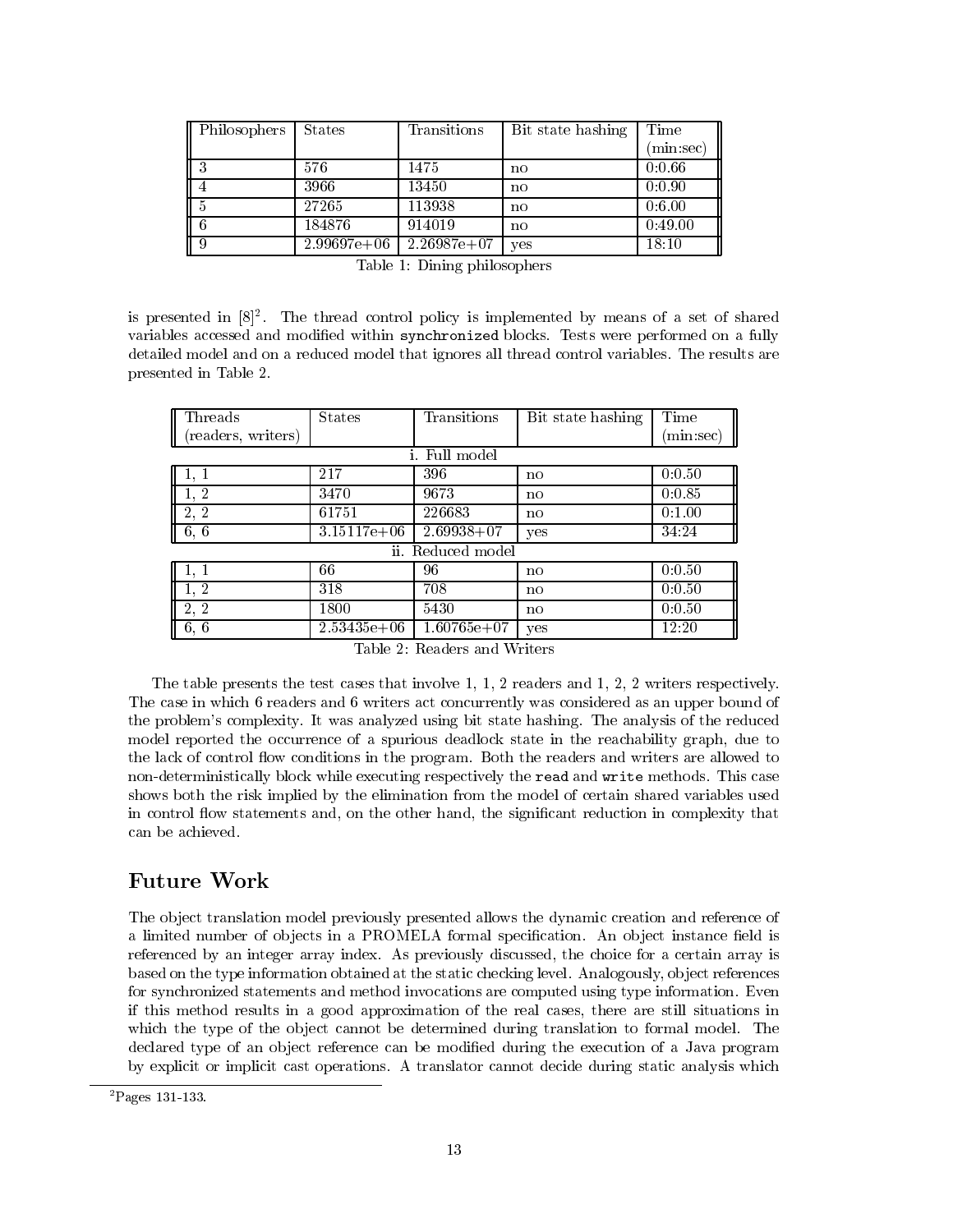ob ject lock will be used or which virtual method will be called at run-time. Such situations can be handled by some dynamic extensions of the formal specification language used to model a Java concurrent program. An evaluation of the Java run-time requirements showed that implementing the following mechanisms in PROMELA would suffice to model any Java construct:

- ob ject references.
- dynamic ob ject creation and deletion.
- stack-based function call.
- function code references.
- except is a second contract of the second contract of the second contract of the second contract of the second contract of the second contract of the second contract of the second contract of the second contract of the sec

All the above extensions can be implemented in SPIN with only a linear increase in analysis time. The memory space can be kept as small as possible by means of a different organization of the state vector. Optionally, a fast garbage collection algorithm can be used to improve the analysis performances in terms of required memory space.

The current version of the translator can safely model a class of programs that does not use cast operations. A future version is intended to make use of the above presented extensions in order to allow a wider class of Java applications to be modeled.

Another goal to be achieved in a further version of our project is to provide the user with the possibility of making use of the whole functionality of SPIN in analyzing concurrent software. At present, only deadlock detection is performed. We intend to exploit the ability of checking general system properties expressed as LTL (Linear Temporal Logic) formulas by developing a language interface between LTL and Java.

## **Conclusions**

I ms paper has presented the main issues related to the design of JCAT  $\,$  , a tool for modeling Java concurrent applications in Promela and using SPIN to perform deadlock analysis.

The possibility of analyzing Java source code directly and of applying model simplications automatically has the advantage of aiding the programmer in design problems not adequately covered by tools based on high-level models that must be subsequently mapped onto the target implementation language. Also, if we consider that the abstraction and object-orientation mechanisms of the Java language support the step-wise refinement of high-level Java programs into more detailed implementations, JCAT could be used at various development stages and not only at the implementation stage.

Some preliminary experience with the tool makes us optimistic about the role static analysis can play, in combination with other techniques, for analyzing concurrent Java software. While the well-known state explosion problem makesthe analysis of complex programs intractable, task interactions in subsystems well beyond the comprehension of unaided programmers can be exhaustively analyzed in a few minutes, and, even when this is not feasible, at least a partial verification or an extensive simulation of the program behavior can improve the program confidence.

The positive preliminary results obtained stimulate us to proceed in the refinement and improvement of JCAT, so as to get a tool capable of dealing with most of the Java language features and of supporting full model checking functions. Also, we found that JCAT could take advantage of possible improvements in the Promela/SPIN engine.

<sup>&</sup>lt;sup>3</sup>JCAT source code can be downloaded from URL: http://www.polito.it/~iosif/jcat.